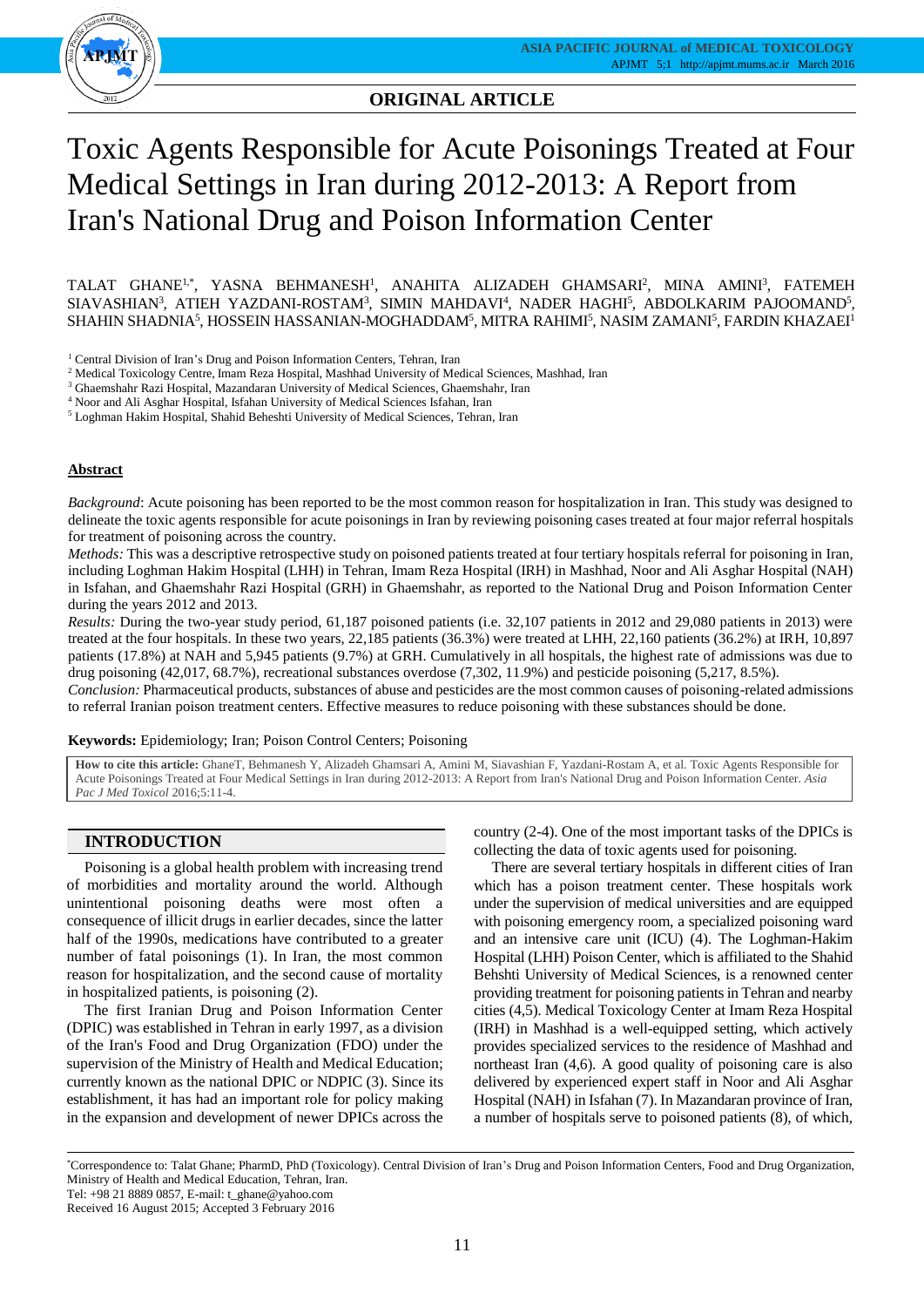one of the most well-known referral setting for poisoning is Ghaemshahr Razi Hospital (GRH) (9).

The pattern of poisoning in each region depends on several factors such as the availability of various poisons, socioeconomic status of the population, religion and cultural factors, and drugs prescription manners. Hence, the current study was designed to delineate the toxic agents used for acute poisonings in Iran by reviewing poisoning cases treated at four major referral hospitals for treatment of poisoning across the country.

#### **METHODS**

This was a descriptive retrospective study on poisoned patients treated at four tertiary hospitals referral for poisoning in Iran (LHH, IRH, NAH, GRH; Figure 1), as reported to the NDPIC during the years 2012 and 2013. The poisoning agents identified as responsible for pediatric and adult poisonings were recorded into NDPIC reporting checklists, in which the poisons and poisonous exposures are classified as pharmaceutical products, substances of abuse, poisonous gases, pesticides including aluminum phosphide (AlP), chemicals, alcohol (ethanol and toxic alcohols), venomous animal exposures, and food and herbal poisonings. The results express only cases that are not repeated and were classified by the regional NDPIC as closed. Cases with incomplete data were excluded. Data were analyzed using Microsoft Excel (Microsoft Corp., Redmond, WA, USA).

# **RESULTS**

During the two-year study period, 61,187 poisoned patients were treated at the four major Iranian referral hospitals with specialized services for acute poisonings; i.e. 32,107 patients in 2012 and 29,080 patients in 2013. In these two years, 22,185 patients (36.3%) were treated at LHH, 22,160 patients (36.2%) at IRH, 10,897 patients (17.8%) at NAH and 5,945 patients (9.7%) at GRH. Cumulatively in all hospitals (Table 1), the highest rate of admissions was due to drug poisoning (42,017, 68.7%), recreational substances overdose (7,302, 11.9%) and pesticide poisoning including both AlP and non-AlP pesticides (5,217, 8.5%).

Followed by pharmaceuticals, which were the most common cause of poisoning in all hospitals in the two years, substances of abuse were the second most common cause of poisoning in LHH and NAH, pesticides were the second most common cause of poisoning in IRH and miscellaneous poisons were the second most common cause of poisoning in GRH (Table 1).

As can be seen in figure 2, in 2012, the highest number of drug poisoning, recreational substance overdose, AlP poisoning, non-AlP pesticides exposures and chemical agent exposures were reported from LHH, while the highest number of poisonous gas exposures, alcohol ingestions and food and herbal poisonings were registered at IRH, and the highest number of venomous exposures were treated at NAH.

As can be seen in figure 3, a relatively similar pattern repeated in 2013; however, there were three changes; i.e. the highest number of drug poisoning and non-AlP pesticides poisoning were recorded from IRH instead of LHH, and the highest number of venomous animal exposures were from IRH instead of NAH. Overview of the trends also shows that



Figure 1. Catchment area of the study

|  |  |  |  | Table 1. Cumulative incidence of each class of poisoning agent in each hospital during the two years of 2012-2013 |
|--|--|--|--|-------------------------------------------------------------------------------------------------------------------|
|  |  |  |  |                                                                                                                   |

| Class of poisoning agents        |                              |                              | Hospital                     |                             |                                  |
|----------------------------------|------------------------------|------------------------------|------------------------------|-----------------------------|----------------------------------|
|                                  | <b>LHH</b><br>$(n = 22,185)$ | <b>IRH</b><br>$(n = 22,160)$ | <b>NAH</b><br>$(n = 10,897)$ | <b>GRH</b><br>$(n = 5,945)$ | All hospitals<br>$(n = 6, 1187)$ |
| Pharmaceutical products; n (%)   | 13,927 (62.8)                | $17,267$ $(77.9)^*$          | 6,347(58.2)                  | $4,476(75.3)^{*}$           | 42,017 (68.7)                    |
| Substances of abuse; $n$ (%)     | $4,014(18.1)^*$              | 527(2.4)                     | $2,761(25.3)^{*}$            | 0(0.0)                      | 7,302(11.9)                      |
| Pesticides; n (%)                | $2,138(9.6)^{*}$             | $1,983(8.9)^*$               | 644(5.9)                     | 452(7.6)                    | 5,217(8.5)                       |
| AlP; $n$ (%)                     | 636 $(2.9)^*$                | 250(1.1)                     | 27(0.2)                      | $186(3.1)^*$                | 1,099(1.8)                       |
| Non-AlP; $n$ $(\%)$              | 1,502(6.8)                   | $1,733(7.8)^*$               | 617(5.7)                     | 266(4.5)                    | 4,118(6.7)                       |
| Chemical agents; no. (%)         | $1,768(8.0)^{*}$             | 395(1.8)                     | 161(1.5)                     | 69(1.2)                     | 2,393(3.9)                       |
| Alcohol; $n$ $(\%)$              | 0(0.0)                       | 672 $(3.0)^*$                | 423 $(3.9)^*$                | 81(1.4)                     | 1,176(1.9)                       |
| Venomous animal exposure; n (%)  | 184(0.8)                     | $280(1.3)^*$                 | 189 $(1.7)^*$                | 0(0.0)                      | 653(1.1)                         |
| Poisonous gases; $n$ $(\%)$      | 94(0.4)                      | $254(1.1)^*$                 | 39(0.4)                      | 0(0.0)                      | 387(0.6)                         |
| Food and herbal poisoning; n (%) | 60(0.3)                      | 303 $(1.4)^*$                | 17(0.2)                      | 0(0.0)                      | 380(0.6)                         |
| Miscellaneous; $n$ $(\%)$        | 0(0.0)                       | 479(2.2)                     | $316(2.9)^*$                 | $867 (9.5)^*$               | 1,662(2.7)                       |

\* Higher than the mean of all hospitals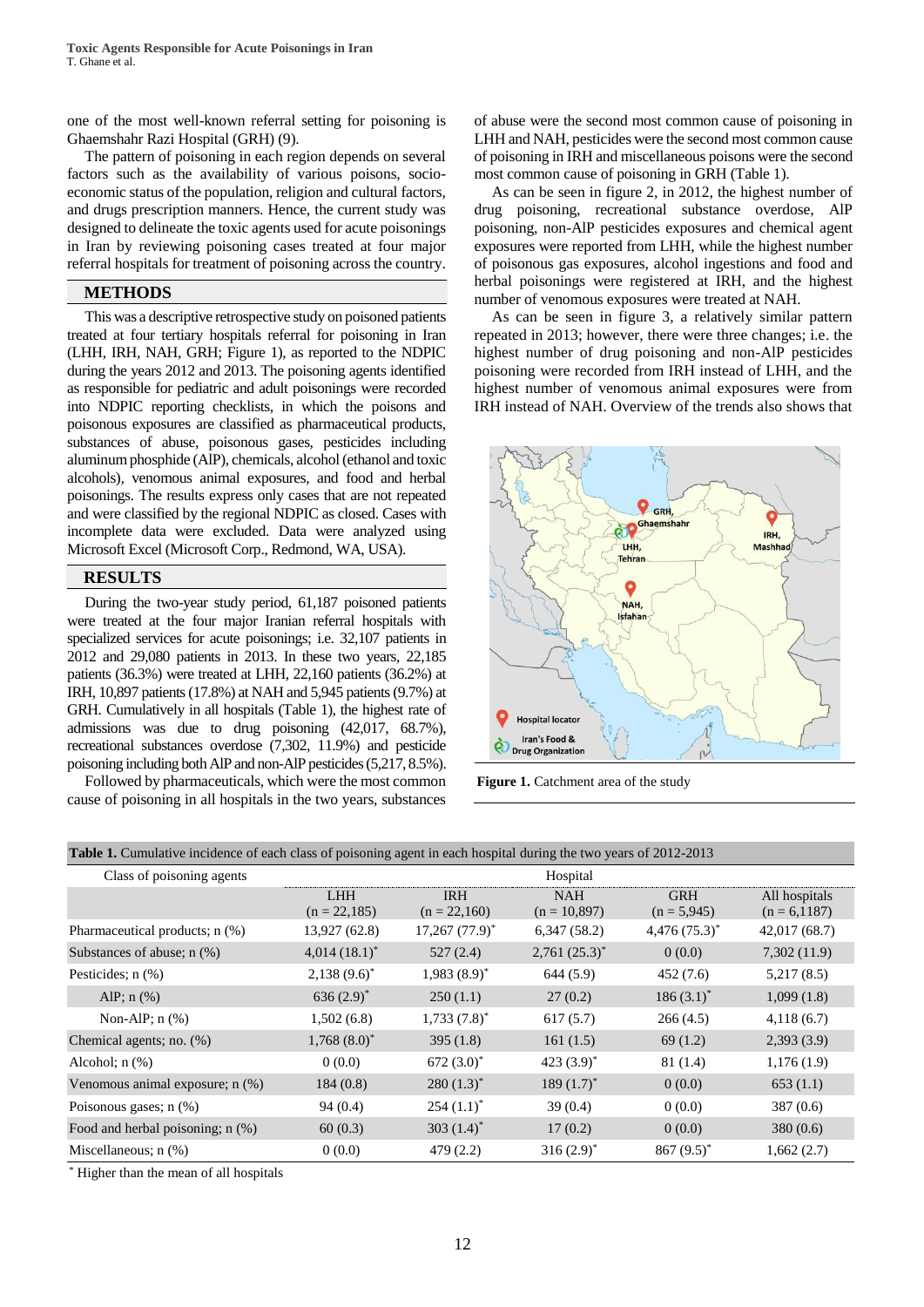the number of drug poisoning cases, AlP poisoning cases and non-AlP pesticides poisoning cases multiplied by 221.8%, 295.7% and 250%, respectively, from 2012 to 2013 in GRH. Moreover, venomous animal exposures admitted to NAH approximately halved from 2012 to 2013 (123 to 66 cases).

#### **DISCUSSION**

 $\cdots$ 

In this study the main toxic agents used by over 60,000 Iranian poisoned patients during a two-year period were studied. In reality, the total number of poisoning cases from all over the country is higher than this value. Nonetheless, these medical settings altogether treat the highest proportion of poisoned patients in the country (4). Compared to the most recent epidemiologic report from IRH in Mashhad (6), the annual number of poisoning- related admissions has increased by 20% from approximately 9000 in 1993-2000 (6), to roughly 11,000 in 2012-2013. However, the number of poisoning-related admissions has remained relatively stable in LHH, Tehran, as it was about 10,200 in 2003 (5), and minimally increased to 11,092 on average in 2012-2013. Unfortunately, there were no previous reports on the total number of hospital admissions due to acute poisoning in NAH and GRH to compare our results with them. Although the global incidence of poisoning is not known (10), according to available reports across the globe, the most common toxic agents used for acute poisoning in middle income and high income countries are pharmaceutical products (11-14). In a similar pattern, we found that drug poisoning was the most frequent cause of poisoning-related admissions to 4 Iranian referral hospitals. The specific means of poisoning depends on what is readily accessible to patients, and this

typically includes medications that may be purchased without prescription and easily diverted from their intended use (12,15).

The second most common cause of poisoning in this study was recreational substance overdose. This is similar to the pattern of poisoning in the United States (16), while it differs from poisoning statistics in the United Arab Emirates and Turkey (17-19). Easy availability of recreational substances in illegal markets in Iran and the USA, which is largely due to proximity to Afghanistan and Mexico, two major illicit drug production areas with sophisticated networks for drug trafficking (20), has contributed to the high prevalence of poisoning with these agents in these two countries. The importance of this factor becomes clearer when we see that the opioids are ranked lower in the list of common causes of poisoning in Turkey, a country farther from Afghanistan with Iran as its neighbor, perhaps at the expense of Iranian police fight against drug trafficking (21). In the UAE; however, cultural factors and strict rules against using and selling illicit drugs have resulted into very low frequency of poisoning with such substances (17,22). Nonetheless, it should not be ignored that the fear of being prosecuted by law enforcement, might lead to underreporting of the exact incidents in this country.

Being pesticides among top three causes of poisoning in Iran, as revealed in our study, is not an unusual event. In fact, poisoning with these substances is a common dilemma in Asian and developing countries (3,23,24), because there are no strict rules over sale and distribution of such poisons in these countries. However, in European countries and in the United States where firm regulations prohibit free sale of pesticides (13,14,25), these products rank among the least common causes of poisoning.

| 5000        |                |                        |                        |                  |                 |                        |                              |                 |                            |                                   |       |
|-------------|----------------|------------------------|------------------------|------------------|-----------------|------------------------|------------------------------|-----------------|----------------------------|-----------------------------------|-------|
|             |                |                        |                        |                  |                 | <b>College College</b> |                              |                 |                            | <b>Contract Contract Contract</b> |       |
| z<br>0      | Drug poisoning | Substances of<br>abuse | Aluminium<br>phosphide | Other pesticides | Chemical agents | Alcohol                | Venomous animal<br>exposures | Poisonous gases | Food & herbal<br>poisoning | Miscellaneous                     | Total |
| <b>BLHH</b> | 8656           | 2532                   | 435                    | 997              | 984             | $\circ$                | 101                          | 73              | 31                         | $\circ$                           | 13809 |
| <b>BIRH</b> | 8304           | 71                     | 117                    | 860              | 174             | 305                    | 117                          | 88              | 146                        | 218                               | 10400 |
| <b>NAH</b>  | 3655           | 1347                   | 11                     | 338              | 76              | 278                    | 123                          | 22              | 12                         | 162                               | 6024  |
| <b>GRH</b>  | 1391           | $\circ$                | 47                     | 76               | 13              | $\Omega$               | $^{\circ}$                   | $\circ$         | $\circ$                    | 347                               | 1874  |